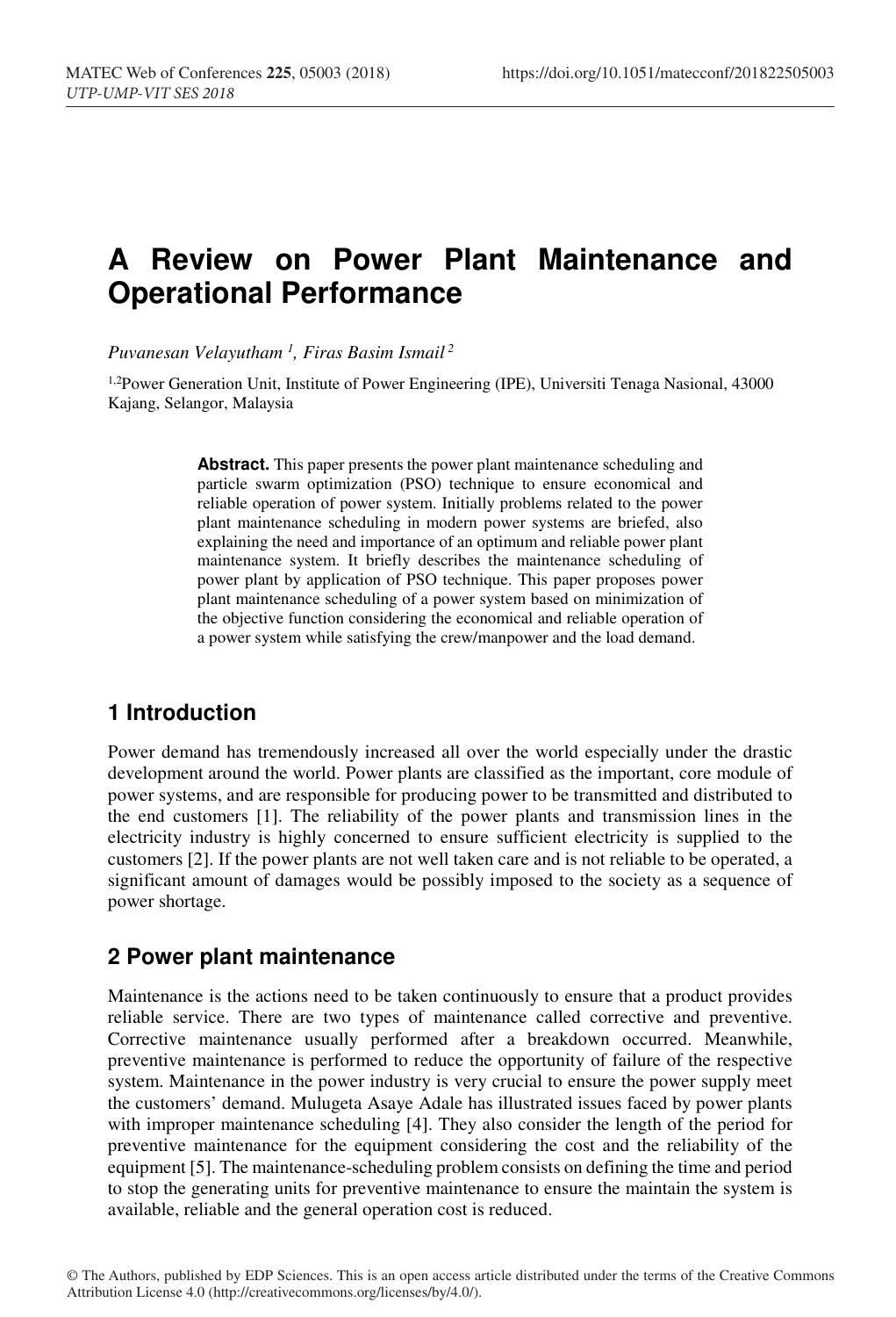# **3 Maintenance practices and their relationship with the operational performance**

A study by Mulugeta [4] on Reykjane & Nesjavellir power stations in Iceland on analysing the maintenance practices through benchmarking for power plants developed a model to improve the overall operational performances by searching for a best and optimum ways of maintenance practices. The primary focus of the study was to identify the best maintenance practices for Reykjanes power station [4]. In a five years' period, by benchmarking the power plant on average, used 13% emergency maintenance, 26% preventive maintenance, 41% predictive maintenance and 20% planned corrective maintenance while Nesjavellir power plant best performer used 14%, 13%, 71% and 2% of these practices respectively [4]. Combination of different maintenance practices were used by the benchmarked power plant due to few reasons such as age of the power plant, working condition of the generating units and the complexity of the plant [1,3]. Predictive maintenance was preferred in both power plants in providing a high reliable maintenance procedure to achieve high availability, minimize the down time and the repair time [2,4,5]. The power plant identifies for the study consisted of 22 maintenance and operation staff who regularly attended to the 12 turbines maintenance work [4]. These responsibilities consequently developed some skilful and knowledgeable operators and maintenance workers. Designing the machines for maintainability and increasing the spares stocks translates to reduced maintenance duration [8]. In addition, availability of the right spare items and materials in good condition is also very important to maintain power systems requirements if any breakdowns or damage happened to the generating units especially when it is operating during normal hours and to support both planned and unplanned outages.

According to Fernando and Gilberto, the availability of a power generating system depends on the reliability of the generating units and the maintenance policy [9]. Maintenance policy does not only affect the parts' repair time but also on the parts' reliability [9]. In their research on the availability and reliability analysis based on a method for each of the two-150MW gas turbines in a power plant in Brazil showed different results where by one presenting 99% and the other 96% availability, indicating differences in their systems installation and operation. They argued that the top management's concern is keeping the asset reliability and availability and reduce the maintenance and repair related cost [9]. Moubary has developed the Reliability Centred Maintenance (RCM) concept to ensure the continuity and reliability of the operation and performance of any physical assets whenever the users want to use it [10]. According to Smith and Hinchcliffe the maintenance policy is mainly focused on the predictive or preventive maintenance tasks to reduce the unexpected failures during the normal operation and ensure continuous supply of power to the customers [11].

Reliability and maintainability concepts were proposed by Eti to define an availability index expressed by the ratio of the mean time to failure to the sum of the mean time to failure plus the mean time to repair in order to increase the efficiency of maintenance and to bring down the maintenance cost [12]. The study stated that the data collected on field failures are particularly important because they are likely to provide the only estimates of the reliability and availability that incorporate the loadings, environmental and maintenance procedure effects found in practice. On both component and system levels such a database is valuable for predicting on site reliability and availability. A similar study by Olayika in Nigeria on implementation of preventive maintenance program in Egbin Thermal Power Plant revealed consistent results [13]. In conclusion the empirical results of the study found that systematic maintenance data collection, analysis and a continued reliability study could provide valuable information about the plant performance [14,15]. A study has been carried out in the Kenyan power generation sector to identify the operational performance of the plants based on the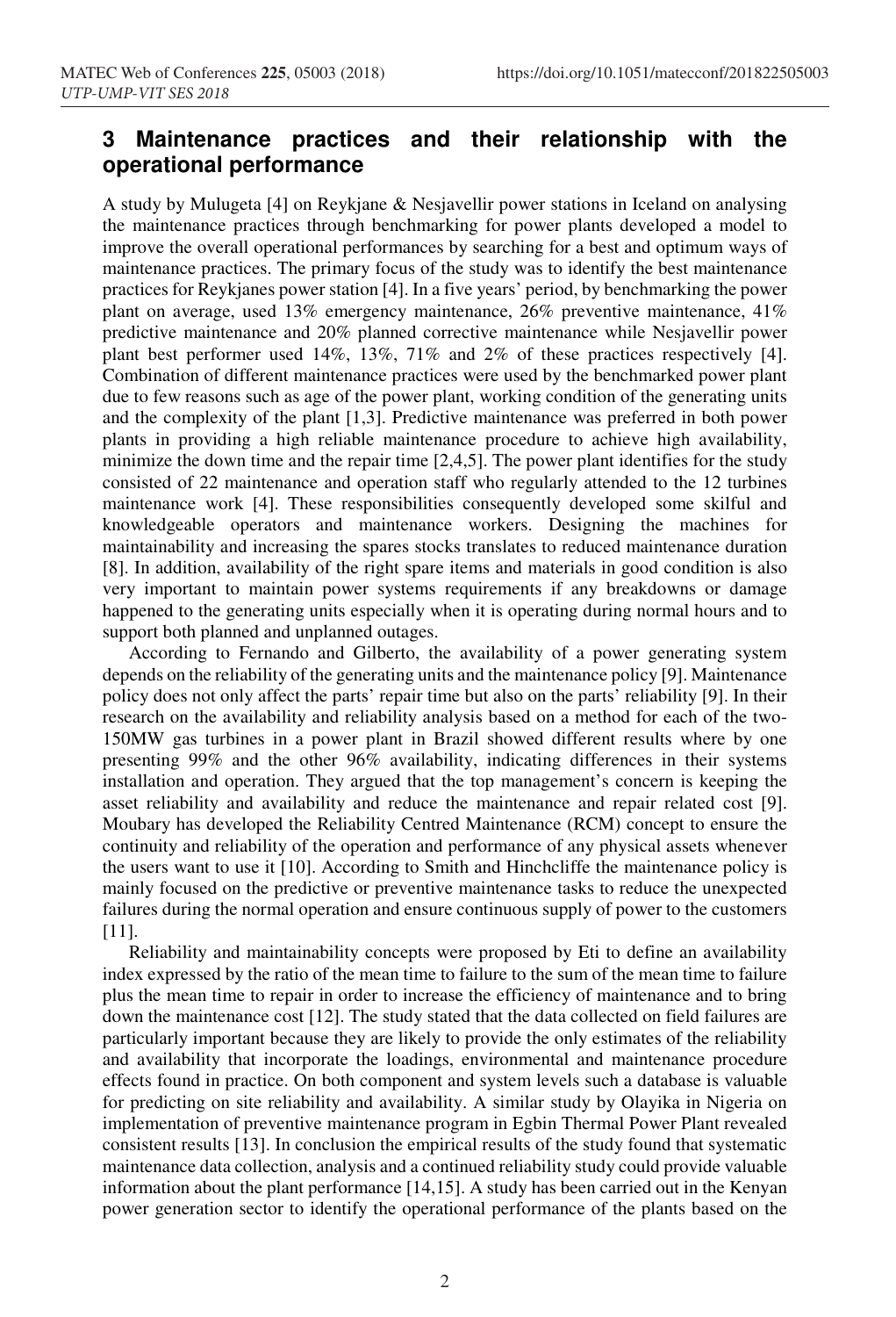failure rates and the maintenance practices. The model could assist Power Plants operation managers in understanding the current performance of the plant and identification of actions to take to exceed identified business standards to improve performance [16,17].

#### **4 Maintenance optimization**

One of the major criteria focused in the development of power system is the optimization of power plant scheduling. Production and maintenance scheduling is very important to run an effective operation process plants [19]. Improper and suboptimal maintenance schedule can increase the production costs and decreases the system reliability. Furthermore, a proper, optimum and systematic maintenance method can extend the period for the next failure and at the same time can balance the cost and risks in daily operation. An optimal power plant maintenance will increase the reliability of the operating system, minimizes the electricity generation cost and the lifetime of the power plant's generating units increases. Moreover, optimized maintenances schedule could potentially defer some capital expenditure for new plants and allow critical maintenance work to be performed [16]. In other words, an effective and efficient maintenance method plays a vital role for a power plant to operate effectively with high reliability and lower maintenance cost.

Power utilities spend billions of dollars per year for maintenance. Maintenance outage of generating units in power plant affects the reliability of system operation and the production cost of generating facilities. In the research conducted by Al-Najjar, he stated that Sweden spent about USD  $[23\times10]$  ^9 just for the maintenance and safety [16]. Due to improper maintenance activities the cost exceeds the generating equipment price and omission of maintenance. Furthermore, based on the research done by Mobley, about 28% of the total cost in a final product is consumed by the maintenance activities in an industry [17]. Other than that, the Department of Trade and Industry in the UK discovered that improper and unsafe maintenance costs the UK industry about USD  $[1.95 \times 10]$  <sup> $\circ$ </sup> a year  $[18]$ . The cost needs to spend for the maintenance purposes varies in every industry depending on its size of the industry and nature of the business, upkeep activities cost about 15% to 70% of the entire operational budget. Allocated budget for maintenance activities is considered the second major budget after the energy budget and it proves that systematic maintenance schedule in the electric utility system is one of the most important part of the overall operations scheduling problem. Power system units are kept in a good and reliable operating condition by performing regular and frequent preventive maintenance. The maintenance tasks for the power systems is often performed by the human beings who is very expert and create the maintenance schedule from the knowledge and experience gained during working in the field manually. In other words, there is no guarantee that the maintenance system produced is a reliable and systematic thus an optimal solution is not achieved. The purpose of an optimized maintenance scheduling is to identify the method of scheduled outages of generating units over a given period such that the amount of energy supplied to the customers is maintained [19]. This type of schedule is important mainly in a maintenance activity because will directly affects other planning activities [20]. Previously, few studies have been carried out on the development method of optimizing the maintenance schedule for power generations stations [21]. Earlier time, mathematical programming methods such as dynamic programming, integer programming, mixed-integer programming and the implicit enumeration logarithms have been used [19-22]. Recently, metaheuristic, a higher-level procedure or heuristic designed to find, generate or to select a heuristic that may provide a sufficiently better solution to an optimization problem, has been discovered, including genetic algorithm (GA), simulated annealing (SA), Tabu search (TS) dan Particle Swarm Optimization (PSO) [15].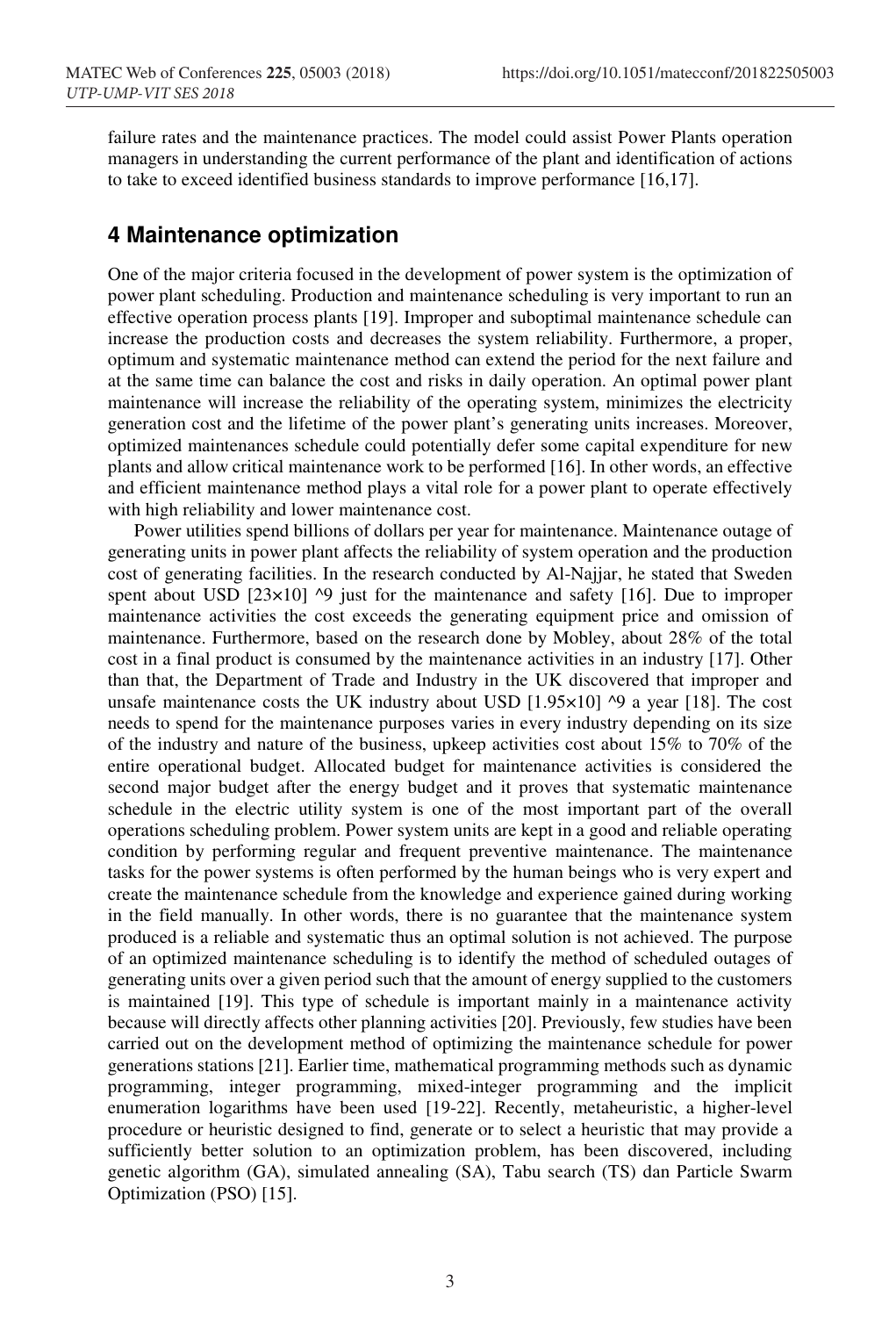#### **5 Particle swarm optimization techniques in power systems**

Currently to solve the global optimization problems, one of the modern algorithms method used is Particle Swarm Optimization (PSO) [23], and it applies the same principle as the previous methods. Therefore, PSO applies a simplified social model to solve an optimization problem, which for instance Zoologist might use to explain the individuals' movement within a group [24]. For the beginning, PSO initializes "particles" which is called as a population of random solutions each of which is defined. Every particle moves into a space, which is identified as a problem hyperspace at a random velocity. Once flew into the hyperspace, the particles will adjust its travelling speed dynamically according to the flying experience of itself and its colleagues [18,23]. Thereafter, until a global optimum solution is achieved, the PSO computation continuously update the position of the particles.

Among all the other methods, PSO application is easier to be used. This is because PSO application can identify a number solution with high quality immediately and has stable convergence characteristics [8,19-27]. Moreover, is robust in solving continuous non-linear optimization problems, and compared to other evolutionary algorithms, it is flexible, and the mechanism is well balanced to improve and adjust the global and local search capabilities [28]. However, PSO application seems to be very sensitive to the tuning of some of its weights or parameters [29]. Besides, sometimes PSO can also suffer from the lack of diversity amongst the particles, where it is possible to lead to a stagnation stage [19]. Consequently, although PSO has been a subject of an extensive research, there is a number of issues that need to be addressed to exploit the full potential of PSO in solving complex power system problems [29]. One of the objectives of this thesis is to contribute to this research area and developed a new improved hybrid PSO algorithm.

## **6 Conclusion**

Nowadays the practical problems are becoming complex day by day. In order to maintain the optimal power system operation and provide continuous supply to the customer, an optimized maintenance system is required which is reliable and economic and can meet all the requirements [30]. We need to develop such an algorithm, which can successfully solve unimodal as well multimodal optimization problems [31]. PSO will be the most time efficient method to use when looking for a near optimal solution as the population size can be kept small. The present paper reviews some important of the power plant maintenance scheduling in order to have a well-maintained power system and the review on the development of PSO in optimizing the power plant maintenance scheduling.

The authors would like to express gratitude to Power Generation Unit, Institute of Power Engineering (IPE), Universiti Tenaga Nasional (UNITEN) and Tenaga Nasional Berhad (TNB) for providing research grant to carry out this research.

#### **References**

- 1. H. Sabouhi, A. Abbaspour, M. F. Firuzabad, P. Dehghanian, International Journal of Electrical Power & Energy Systems, **79**, 108-119, (2006).
- 2. A. Froger, M. Gendreau, J. E. Mendoza, E. Pinson, L. M. Rousseau, European Journal of Operational Research, (2015).
- 3. D.P Eygelaar, J.H. Lotter, van Vuuren, Electrical Power and Energy Systems, (2017).
- 4. M. A. Adale, *Evaluation of maintenance management through benchmarking in geothermal Power Plant*, (2009).